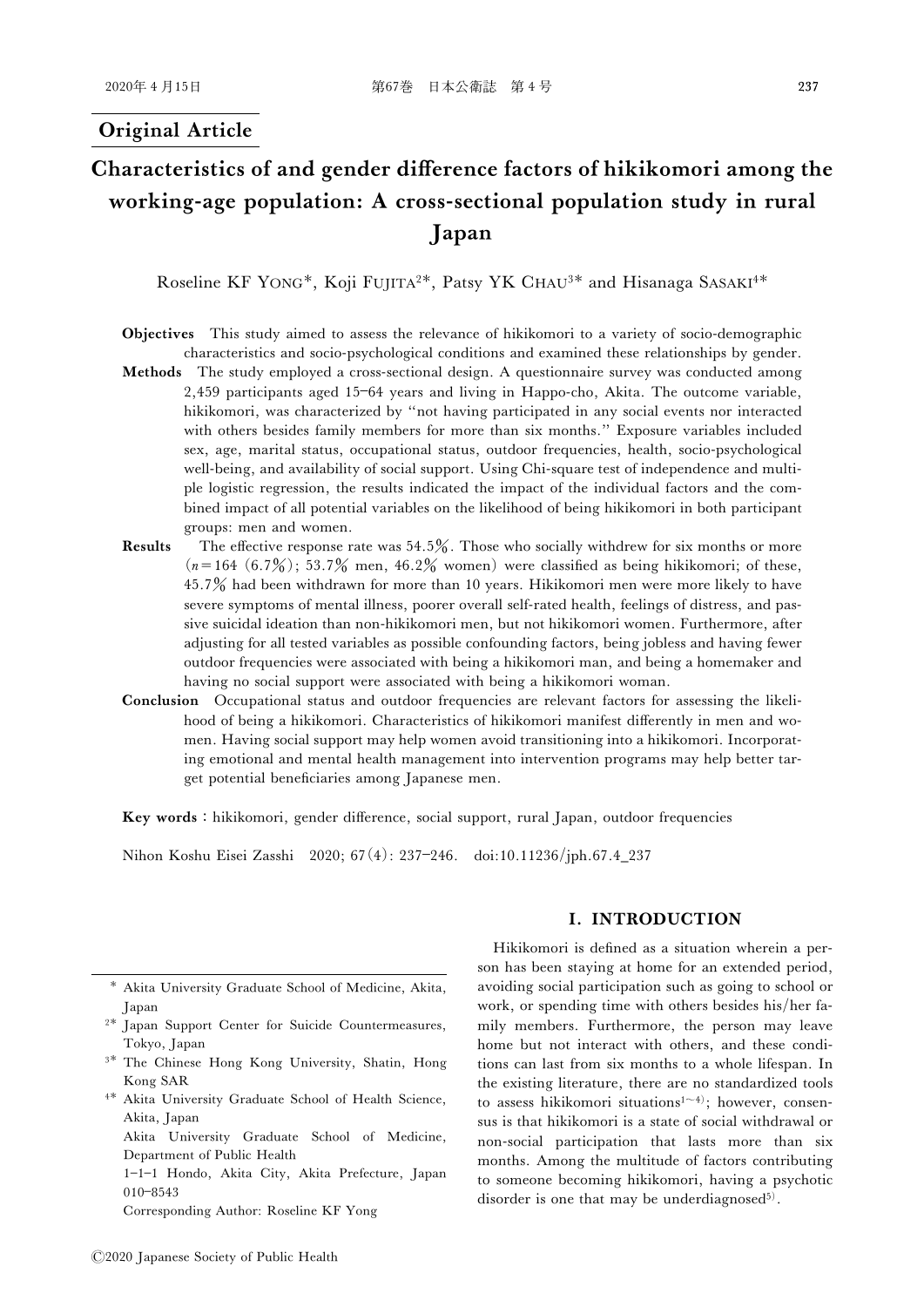The first epidemiological evidence, identified by the World Mental Health Survey Japan (WMHJ), proves that hikikomori aged 20–49 have a 54.5 $\%$  possibility of being diagnosed with comorbid psychiatric disorders and even higher odds of having a mood disorder<sup>1)</sup>. Another survey, conducted by the Cabinet Office Government of Japan, found that among the hikikomori aged 40–64, 36.1% have been socially withdrawn for more than ten years,  $23.4\%$  of whom were homemakers<sup>4)</sup>. Furthermore, hikikomori people have been reported to have less trust in interpersonal relationships<sup>6,7)</sup>, lack of appreciation for the community that they live in<sup>8)</sup>, loneliness<sup>9)</sup>, depression<sup>9)</sup>, suicidal ideation<sup>10)</sup>, comorbidity with mental illness<sup>11 $\sim$ 14)</sup>, and a lower quality of life<sup>15)</sup>. These findings mostly represent limited age groups studied in case reports and clinical experiments.

In terms of social roles, men and women usually respond differently to social settings and have different social health behavior $(16,17)$ . Men are usually more socially isolated than women<sup>18)</sup>, yet women often have a higher depression rate<sup>19)</sup>, feel lonelier<sup>20)</sup>, express more, and have more conversations than men<sup>16,21)</sup>. Existing literature demonstrates that hikikomori people are younger, most usually men, often from wealthier families, and reside more in the cities; however, it is argued that women as homemakers are often excluded from hikikomori studies because their hikikomori situations can often be overlooked because of the roles of a homemaker (including help with housework, childraising, or care-giving to family members)<sup>22)</sup>. This factor makes clarifying the features of hikikomori women cases difficult. Furthermore, the effects of gender differences in hikikomori have never been explored.

In addition to gender differences, social environments can contribute to social isolation<sup>18)</sup>. Therefore, prevalence of hikikomori in urban and rural areas should be analyzed. Hikikomori has become a growing concern in developed nations<sup>1 $\sim$ 4)</sup> and fast-developing nations<sup>23~26)</sup>. While hikikomori is thought to be more of an urban issue, rural-area surveys have raised concerns regarding the prolonged social withdrawal period of hikikomori, and about the prevalence of hikikomori being  $7-8\%$ , which is far higher than the national estimates  $(1.45-1.79\%)^{8,27}$ . The high reported number of hikikomori people in rural areas has drawn our concern about whether there is a common factor shared by developed and fast-developing nations, insofar as urbanization may lead to depopulated rural areas with reduced social and employment opportunities. To address the existing gaps in current literature, we aimed to identify the extent of the problem of hikikomori in rural areas, and to examine the relevant factors of hikikomori based on gender differences.

#### II. METHODS

#### 1. Setting and participants

This study was a collaborative project between the municipality office of Akita Prefecture and The Department of Public Health, Akita University in Japan. The participants were recruited from a local rural municipality, which had more than  $30\%$  reduction in population over the past 45 years, an aging rate of  $43\%$ , and two-fold lower fiscal health than the national average. The characteristics of the research area had been marked with economic contributions in farm- $\frac{1}{2}$ ing/fishery/forestry. The most laborious and socially active season in this area has been between March and October, before heavy snowfall, and with two major local festivals held in the month of August.

Local volunteers distributed a set of self-administered questionnaires door-to-door to all registered residents aged 15-64  $(n=4,515)$ , who stayed at home between Aug  $1-12$ . Institutionalized residents were excluded from the study. Informed consent was obtained from participants before the study, both orally and in written form. The participants had all rights to refuse participation or choose not to disclose specific information. Completed questionnaires were sealed in reply envelopes and collected by the volunteers two weeks later. The Institutional Review Board and the Ethics Committee of Akita University approved the study protocol (December 13, 2011).

#### 2. Measures

The outcome variable was set as hikikomori. Exposure variables were socio-demographic factors, health, socio-psychological well-being, and social support. Socio-demographic factors included sex, age, occupational status, marital status, and outdoor frequencies. Health status was represented by existing sickness and overall self-rated health. Socio-psychological wellbeing was indicated using yes/no questions for emotional distress, loneliness, isolation, passive suicidal ideation, and severe mental illness symptoms. Social support was defined as having someone to talk to when problems occur.

Symptoms of severe mental illness were measured using a simple six-item questionnaire rated on a 5 point Likert scale  $(K6)$ ,  $(0=$ never,  $1=$ a little of the time,  $2$ =sometimes,  $3$ =most of the time,  $4$ =all the time) and Cronbach  $\alpha$ =0.85<sup>31</sup>. Responses to the six items were calculated to yield a K6 score between 0 and 24 per individual, with higher scores indicating greater depressive tendencies. K6 scores $\geq$ 13 were considered to indicate significant clinical levels of severe mental illness<sup>28,29)</sup>. Detailed descriptions of all the measured items are provided in the appendix.

To further understand the aggregate effect of sociopsychological well-being factors, the total number of socio-psychological well-being factors was created via the summation of all socio-psychological well-being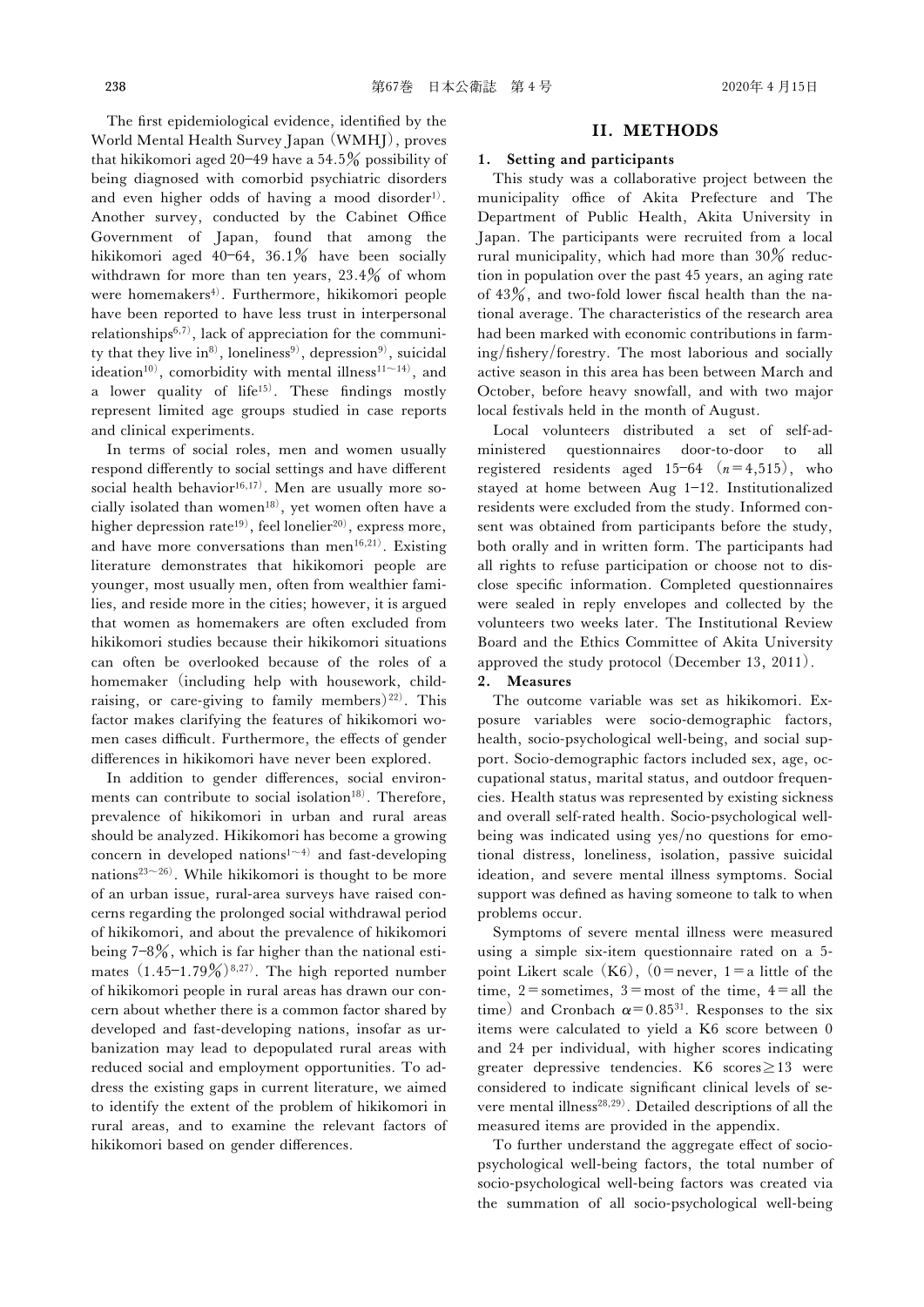factors.

#### 3. Statistical analysis

Chi-square tests for proportional differences between hikikomori status and all potential exposure factors were computed for all participants. Multiple logistic regression was then performed on hikikomori to assess the impact of individual variables of health status and socio-psychological well-being factors with adjustment for all socio-demographic factors (Model 1) and adjusted effects of all potential factors (Model 2). For all models, collinearity diagnostics were run according to tolerance, and variance inflation factors were calculated to avoid multi-collinear problems due to having several socio-psychological well-being factors in the model. The goodness of fit of the model was also checked using the Hosmer and Lemeshow test. All models were applied to the entire sample, and to male and female participants separately.

Odds of the total number of socio-psychological well-being factors were obtained using a multiple logistic regression model on hikikomori by adjusting for socio-demographic factors and health status. All analyses were performed for all participants, and for men and women separately, using SPSS V.17.0 (SPSS Inc., Chicago, IL, USA), and the significance level was  $P \leq$ 0.05.

## III. RESULTS

The sampling flow chart is illustrated in Fig. 1. A total of 3,059 completed questionnaires were received, yielding a response rate of  $67.8\%$ . Our analyses were based on 2,459 respondents  $(48.6\%$  men, 51.4% women;  $32.9\%$  age  $15-39$  years old,  $67.1\%$  40-64 years old), after excluding the incomplete questionnaires. Among them, 288 respondents  $(11.7\%)$  withdrew from social interaction. There were 164 hikikomori cases  $(6.7\%)$ , of which, 53.7% were men and 46.2% were women. Among them,  $28.1\%$   $(n=46)$  had socially withdrawn for between six months to three years,  $26.3\%$  ( $n=43$ ) for between three to ten years, and 45.7%  $(n=75)$  for more than ten years (Fig. 1).

The chi-square test (Table 1) reported that a high proportion of hikikomori tended to have significantly fewer outdoor frequencies, poorer overall self-rated health, more emotional distress, more passive suicidal ideation, loneliness, social isolation, and less social support, compared to non-hikikomori. In terms of social demographic factors, there were no significant

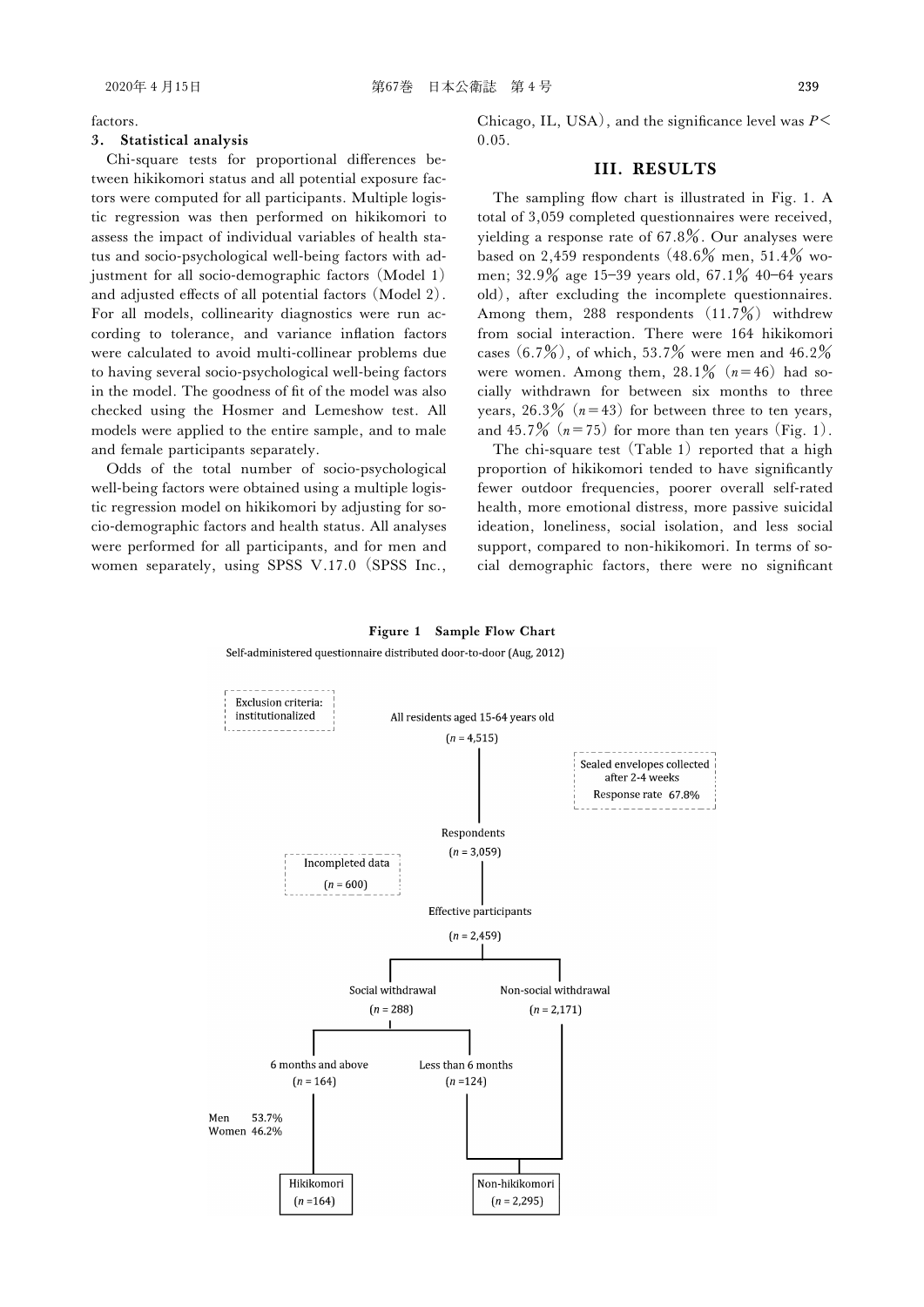|                                        |                                | Total                     |                    |                               | Men                      |                          |                                | Women                    |                    |
|----------------------------------------|--------------------------------|---------------------------|--------------------|-------------------------------|--------------------------|--------------------------|--------------------------------|--------------------------|--------------------|
|                                        | Non-hikikomori<br>$(n=2, 295)$ | Hikikomori<br>$(n = 164)$ | $P$ -value         | Non-hikikomori<br>$(n=1,107)$ | Hikikomori<br>$(n = 88)$ | P-value                  | Non-hikikomori<br>$(n=1, 188)$ | Hikikomori<br>$(n = 76)$ | $P$ -value         |
| Social-demographic factors             |                                |                           |                    |                               |                          |                          |                                |                          |                    |
| Sex (Women)                            | $1,188(51.8\%)$                | 76 (46.3%)                | 0.207 <sup>b</sup> |                               |                          |                          |                                |                          |                    |
| Age $(15-39$ years old)                | $761(33.2\%)$                  | 48(29.3%                  | $0.348^{b}$        | 369(33.3%                     | 21(23.9%)                | $0.088^\mathrm{a}$       | $392(33.0\%)$                  | $27(35.5\%)$             | $0.743^{\rm a}$    |
| Marital status                         |                                |                           | 0.059a             |                               |                          | $0.130^{\rm a}$          |                                |                          | $0.399$ ª          |
| Single                                 | $623(27.1\%)$                  | 52(31.7%)                 |                    | 361 (32.6%)                   | $34(38.6\%)$             |                          | $262(22.1\%)$                  | $18(23.7\%)$             |                    |
| Married                                | $1,506(65.6\%)$                | $94(57.3\%)$              |                    | 686 (62.0%)                   | 46(52.3%                 |                          | $820(69.0\%)$                  | $48(63.2\%)$             |                    |
| Divorced/Widowed                       | $166(7.2\%)$                   | $18(11.0\%)$              |                    | 60(5.4%)                      | $8(9.1\%)$               |                          | 106(8.9%)                      | $10(13.2\%)$             |                    |
| Job classifications                    |                                |                           | $<.001a$           |                               |                          | $\leq$ .001 <sup>a</sup> |                                |                          | $0.002^{a}$        |
| Full-time workers                      | $1,284(55.9\%)$                | 77(47.0%                  |                    | 761 (68.7%)                   | 54(61.4%)                |                          | $523(44.0\%)$                  | 23(30.3%                 |                    |
| Freeters/Part-time workers             | $362(15.8\%)$                  | $18(11.0\%)$              |                    | 84 (7.6%)                     | 5(5.7%)                  |                          | $278(23.4\%)$                  | $13(17.1\%)$             |                    |
| Homemakers/Jobless                     | $322(14.0\%)$                  | 48(29.3%                  |                    | $101(9.1\%)$                  | $21(23.9\%)$             |                          | $221(18.6\%)$                  | $27(35.5\%)$             |                    |
| Students/Others                        | $327(14.2\%)$                  | $21(12.8\%)$              |                    | $161(14.5\%)$                 | $8(9.1\%)$               |                          | $166(14.0\%)$                  | $13(17.1\%)$             |                    |
| Fewer outdoor frequencies              | 443(19.4%)                     | 58(35.4%)                 | $<.001b$           | $217(19.6\%)$                 | 30(34.1%                 | 0.002 <sup>b</sup>       | $226(19.1\%)$                  | $28(36.8\%)$             | $<.001b$           |
| Health status                          |                                |                           |                    |                               |                          |                          |                                |                          |                    |
| Existing sickness                      | 744(32.4%)                     | $56(34.1\%)$              | $0.711^{\rm b}$    | $343(31.0\%)$                 | $31 (35.2\%)$            | 0.480 <sup>b</sup>       | $401(33.8\%)$                  | 25(32.9%)                | $0.977^{b}$        |
| Poor overall self-rated health         | 566 (24.7%)                    | $59(36.0\%)$              | $0.002^a$          | $273(24.7\%)$                 | 36(40.9%                 | 0.001 <sup>b</sup>       | 293(24.7%)                     | 23(30.3%                 | 0.339 <sup>b</sup> |
| Socio-psychological well-being factors |                                |                           |                    |                               |                          |                          |                                |                          |                    |
| Severe mental illness                  | $133(5.8\%)$                   | $19(11.6\%)$              | $0.005^{\rm b}$    | 59(5.3%)                      | 13(14.8%)                | 0.001 <sup>b</sup>       | 74(6.2%)                       | 6(7.9%)                  | $0.737^{\rm b}$    |
| Emotional distress                     | $488(21.3\%)$                  | 50(30.5%                  | 0.008 <sup>b</sup> | $172(15.5\%)$                 | 27(30.7%)                | $<.001b$                 | 316(26.6%)                     | $23(30.3\%)$             | $0.572^{b}$        |
| Loneliness                             | $719(31.3\%)$                  | $73(44.5\%)$              | $0.001^{\rm b}$    | $301(27.2\%)$                 | 36(40.9%                 | 0.009 <sup>b</sup>       | $418(35.2\%)$                  | 37(48.7%                 | $0.024^{b}$        |
| Isolation                              | $391(17.0\%)$                  | 44(26.8%                  | 0.002 <sup>b</sup> | 177 (16.0%)                   | 25(28.4%)                | 0.004 <sup>b</sup>       | $214(18.0\%)$                  | $19(25.0\%)$             | $0.171^{b}$        |
| Passive suicidal ideation              | $427(18.6\%)$                  | 44(26.8%                  | 0.013 <sup>b</sup> | $156(14.1\%)$                 | $24(27.3\%)$             | 0.002 <sup>b</sup>       | $271(22.8\%)$                  | 20(26.3%                 | 0.573 <sup>b</sup> |
| Social support                         | $1,993(86.8\%)$                | 129(78.7%                 | 0.005 <sup>b</sup> | $900(81.3\%)$                 | $67(76.1\%)$             | 0.296 <sup>b</sup>       | 1,093(92.0%                    | 62(81.6%)                | 0.003 <sup>b</sup> |

 $\frac{1}{2}$  -  $\frac{1}{2}$  -value derived using the rearson cur-square test<br>b  $P$ -value derived using the continuity correction computer only for a 2 × 2 table chi-square test **P-value derived using the continuity correction computer only for a 2 × 2 table chi-square test**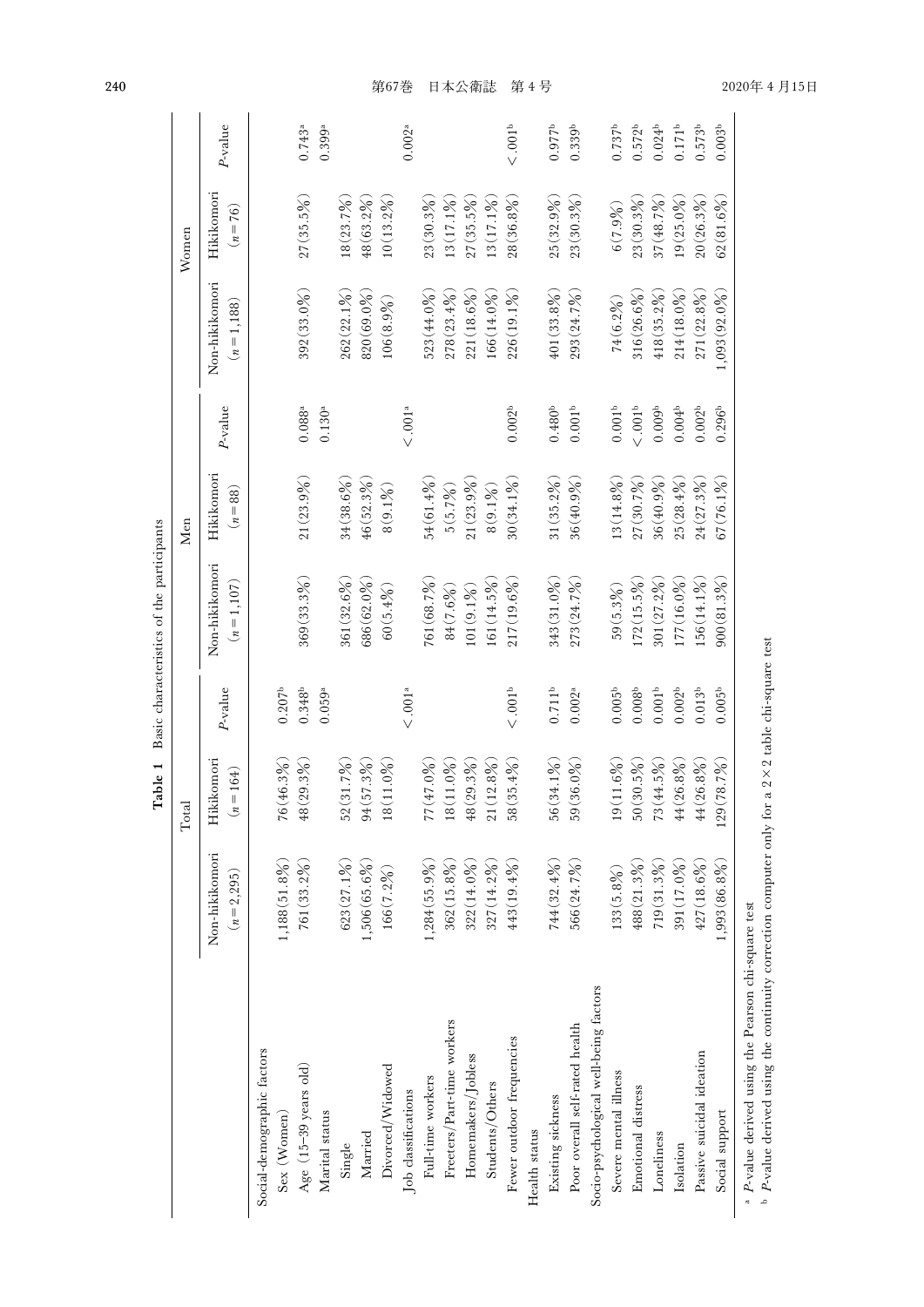|                                        |                     | Total                  |                        | Men                 |                        | Women                  |
|----------------------------------------|---------------------|------------------------|------------------------|---------------------|------------------------|------------------------|
|                                        | OR (95%)<br>Model 1 | $OR (95\%)$<br>Model 2 | $OR (95\%)$<br>Model 1 | OR (95%)<br>Model 2 | $OR (95\%)$<br>Model 1 | $OR (95\%)$<br>Model 2 |
| Social-demographic factors             |                     |                        |                        |                     |                        |                        |
| Sex (Women)                            |                     | $0.75(0.53 - 1.07)$    |                        |                     |                        |                        |
| Age (15-39 years old)                  |                     | $0.76(0.50 - 1.15)$    |                        | $0.54(0.30 - 0.98)$ |                        | $1.12(0.60 - 2.09)$    |
| Marital Status                         |                     |                        |                        |                     |                        |                        |
| Single                                 |                     |                        |                        |                     |                        |                        |
| Married                                |                     | $0.76(0.49 - 1.17)$    |                        | $0.60(0.35 - 1.04)$ |                        | $1.07(0.52 - 2.23)$    |
| Divorced/Widowed                       |                     | $1.20(0.64 - 2.25$     |                        | $1.03(0.42 - 2.50)$ |                        | $1.69(0.65 - 4.39)$    |
| Job Classifications                    |                     |                        |                        |                     |                        |                        |
| Full-time workers                      |                     |                        |                        |                     |                        |                        |
| Freeters/Part-time workers             |                     | $0.86(0.50 - 1.49)$    |                        | $0.67(0.25 - 1.75)$ |                        | $1.07(0.53 - 2.18)$    |
| Homemakers/Jobless                     |                     | $2.30(1.53 - 3.45)$    |                        | $2.00(1.10 - 3.64)$ |                        | $2.60(1.43 - 4.74)$    |
| Students/Others                        |                     | $1.03(0.60 - 1.76)$    |                        | $0.74(0.33 - 1.65)$ |                        | $1.57(0.73 - 3.39)$    |
| Fewer outdoor frequencies              |                     | $1.83(1.28 - 2.62)$    |                        | $1.72(1.03 - 2.85)$ |                        | $2.12(1.26 - 3.57)$    |
| Health status                          |                     |                        |                        |                     |                        |                        |
| Existing sickness                      | $0.88(0.61 - 1.27)$ | $0.78(0.53 - 1.15)$    | $0.93(0.57 - 1.53)$    | $0.76(0.45 - 1.28)$ | $0.83(0.48 - 1.42)$    | $0.81(0.45 - 1.46)$    |
| Poor overall self-rated health         | $1.39(0.98 - 1.97)$ | $1.28(0.86 - 1.91)$    | $1.66(1.04-2.66)$      | $1.41(0.82 - 2.42)$ | $1.12(0.66 - 1.90)$    | $1.12(0.45 - 1.46)$    |
| Socio-psychological well-being factors |                     |                        |                        |                     |                        |                        |
| Severe mental illness                  | $1.55(0.91 - 2.66)$ | $1.12(0.60 - 2.05)$    | $2.22(1.11 - 4.44)$    | $1.42(0.62 - 3.27)$ | $0.96(0.39 - 2.34)$    | $0.69(0.25 - 1.87)$    |
| Emotional distress                     | $1.44(1.01 - 2.07)$ | $1.19(0.77 - 1.84)$    | $2.00(1.22 - 3.30)$    | $1.53(0.82 - 2.85)$ | $1.03(0.62 - 1.74)$    | $0.98(0.52 - 1.83)$    |
| Loneliness                             | $-.52(1.09 - 2.11)$ | $1.30(0.88 - 1.91)$    | $1.52(0.97 - 2.46)$    | $1.12(0.63 - 1.97)$ | $1.44(0.89 - 2.32)$    | $1.40(0.82 - 2.42)$    |
| Isolation                              | $1.46(1.01 - 2.13)$ | $1.08(0.69 - 1.69)$    | $1.63(0.98 - 2.73)$    | $1.18(0.63 - 2.23)$ | $1.25(0.72-2.19)$      | $0.94(0.49 - 1.81)$    |
| Passive suicidal ideation              | $1.38(0.95 - 2.01)$ | $1.03(0.66 - 1.63)$    | $1.78(1.05 - 3.00)$    | $1.16(0.60 - 2.26)$ | $1.04(0.61 - 1.79)$    | $0.92(0.48 - 1.75)$    |
| Social support                         | $0.76(0.50 - 1.16)$ | $0.89(0.57 - 1.39)$    | $1.05(0.60 - 1.83)$    | $1.40(0.77 - 2.52)$ | $0.45(0.24 - 0.85)$    | $0.44(0.22 - 0.88)$    |

2020 年 4 月15 日

241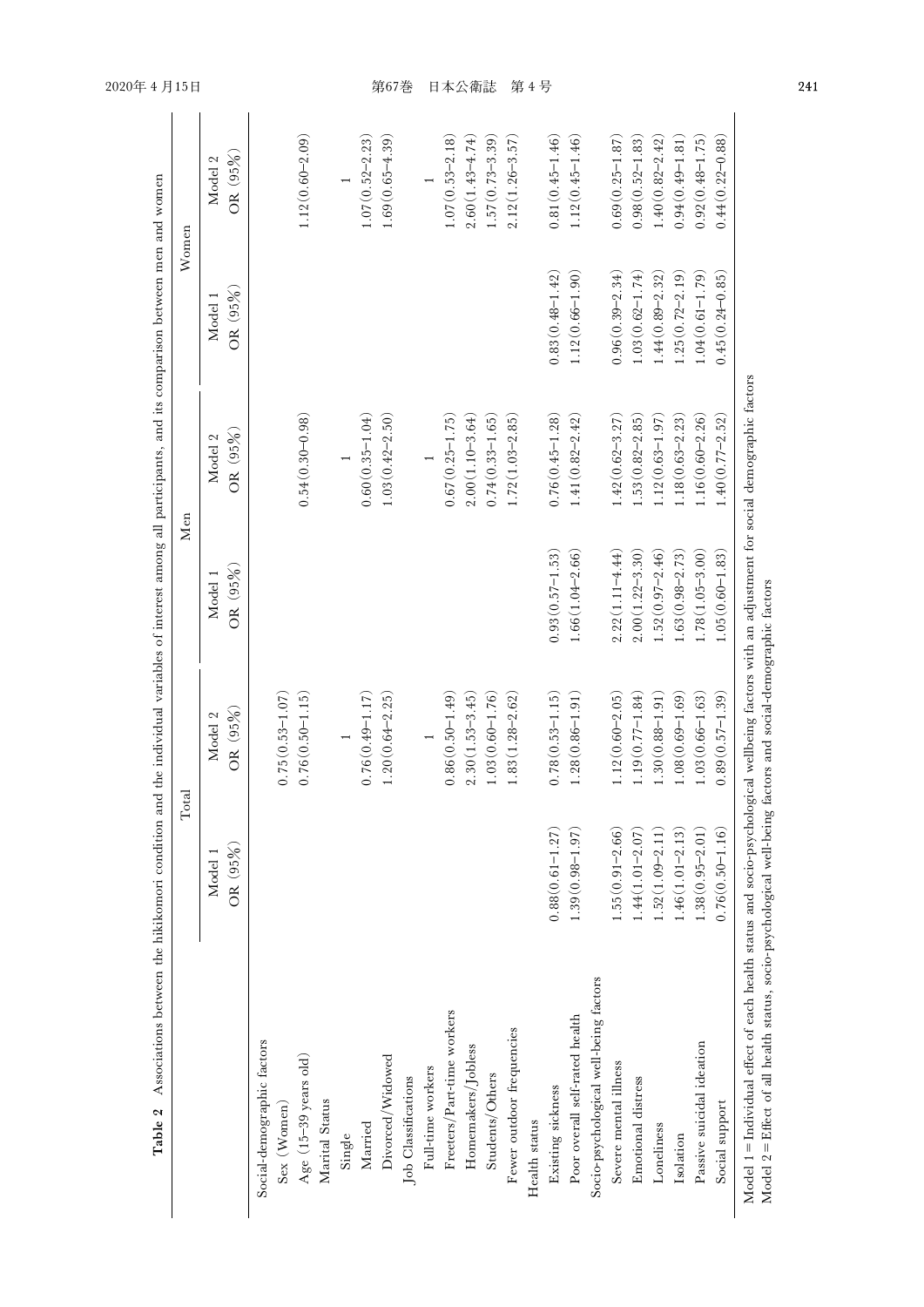differences between men and women (Table 1). In terms of socio-psychological well-being factors, men and women had opposite significant characteristics, except for loneliness. Both sexes demonstrated the significant proportional difference between loneliness and hikikomori (Table 1).

Table 2 shows that the likelihood of hikikomori being unemployed/homemakers (Model 2, OR= 2.30,  $95\%$ CI=1.53-3.45) and having fewer outdoor frequencies (Model 2,  $OR = 1.83$ ,  $95\% CI = 1.28 -$ 2.62) remained significantly high. The logistic regression analysis showed that individuals who were unemployed/homemakers (Model 2, men,  $OR = 2.00, 95\%$  $CI = 1.10 - 3.64$ ; women,  $OR = 2.60$ ,  $95\% CI = 1.43 -$ 4.74) and had fewer outdoor frequencies (Model 2, men, OR=1.72,  $95\%$ CI=1.03-2.85; women, OR= 2.12,  $95\%$ CI=1.26-3.57) were consistently at risk of transitioning to the hikikomori lifestyle. Overall, selfrated health (Model 1, OR = 1.66,  $95\%$ CI = 1.04-2.66), emotional distress (Model 1, OR = 2.00,  $95\%$  $CI=1.22-3.30$ , severe mental illness (Model 1, OR  $= 2.22, 95\% \text{CI} = 1.11 - 4.44$ , and passive suicidal ideation  $(OR = 1.78, 95\% CI = 1.05-3.00)$  were significantly associated with hikikomori men. Social support was significantly negatively associated with female hikikomori in both models (Model 1, OR =  $0.45, 95\%$  $CI = 0.24 - 0.85$ ; Model 2,  $OR = 0.44$ ,  $95\%$   $CI = 0.22 -$ 0.88).

Further analyses on aggregated socio-psychological well-being factors (Table 3) were conducted to further determine their impact on being hikikomori, and the results demonstrated that being a homemaker/jobless and exhibiting fewer outdoor frequencies remained significant factors in the populations of men and women. When men had more socio-psychological problems, there were higher odds  $(OR=1.21, 95\%CI$  $=1.03-1.42$ ) that they would be hikikomori. Multicollinearity among socio-psychological factors were not identified as all tolerance values far exceeded 0.1, and VIF values were less than 2. Hosmer and Lemeshow Test showed a P-value of 0.065, indicating the model is good-fit.

#### IV. DISCUSSION

## 1. Prevalence and social withdrawal duration of hikikomori

To our knowledge, this is the first study relating to hikikomori in rural areas at the population level. Given the previous surveys, the prevalence of hikikomori was  $1.8\%$  in  $2009^2$ ,  $1.57\%$  in 2015 among people aged  $15-39^{3}$ , as well as  $1.45\%$  older hikikomori among people aged  $40-64$  in  $2018<sup>4</sup>$ . The prevalence of hikikomori in this study is relatively high  $(6.7%)$  compared to the national estimates  $(0.56% 1.8\%$ <sup>1~4)</sup>. Although the previous surveys and the present study are not targeted at the same population, our study demonstrates that age group is not a factor affecting the transition to a hikikomori lifestyle. Furthermore, almost half of our hikikomori samples have been socially withdrawn for more than a decade. In an earlier study, the proportion of hikikomori people was smaller in residential areas with more busi-

Table 3 Associations between the hikikomori condition and the individual variables of interest among all participants, and its comparison between men and women considering the effect of all potential factors

|                                             | Total               | Men                 | Women               |
|---------------------------------------------|---------------------|---------------------|---------------------|
|                                             | OR (95%CI)          | OR (95%CI)          | OR (95%CI)          |
| Social-demographic factors                  |                     |                     |                     |
| Sex (Women)                                 | $0.74(0.53-1.05)$   |                     |                     |
| Age $(15-39 \text{ years old})$             | $0.74(0.49 - 1.13)$ | $0.56(0.31-1.01)$   | $1.06(0.57-1.97)$   |
| <b>Marital Status</b>                       |                     |                     |                     |
| Single                                      | $\mathbf{1}$        |                     |                     |
| Married                                     | $0.73(0.48 - 1.12)$ | $0.62(0.37-1.07)$   | $1.01(0.49-2.09)$   |
| Divorced/Widowed                            | $1.20(0.64-2.24)$   | $1.03(0.43-2.46)$   | $1.70(0.66-4.39)$   |
| Job Classifications                         |                     |                     |                     |
| Full-time workers                           |                     |                     |                     |
| Freeters/Part-time workers                  | $0.86(0.50-1.49)$   | $0.65(0.25-1.69)$   | $1.05(0.52 - 2.12)$ |
| Homemakers/Jobless                          | $2.34(1.56 - 3.51)$ | $1.98(1.10-3.59)$   | $2.66(1.47 - 4.82)$ |
| Students/Others                             | $1.04(0.61-1.77)$   | $0.71(0.32 - 1.58)$ | $1.64(0.76 - 3.52)$ |
| Fewer outdoor frequencies                   | $1.89(1.33 - 2.69)$ | $1.70(1.04-2.78)$   | $2.24(1.34-3.73)$   |
| Health status                               |                     |                     |                     |
| Existing sickness                           | $0.77(0.53-1.14)$   | $0.79(0.47-1.32)$   | $0.77(0.43 - 1.37)$ |
| Poor overall self-rated health              | $1.40(0.92 - 2.02)$ | $1.44(0.85-2.43)$   | $1.25(0.68-2.29)$   |
| Socio-psychological well-being (Aggregated) | $1.10(0.98 - 1.24)$ | $1.21(1.03-1.42)$   | $0.99(0.83 - 1.17)$ |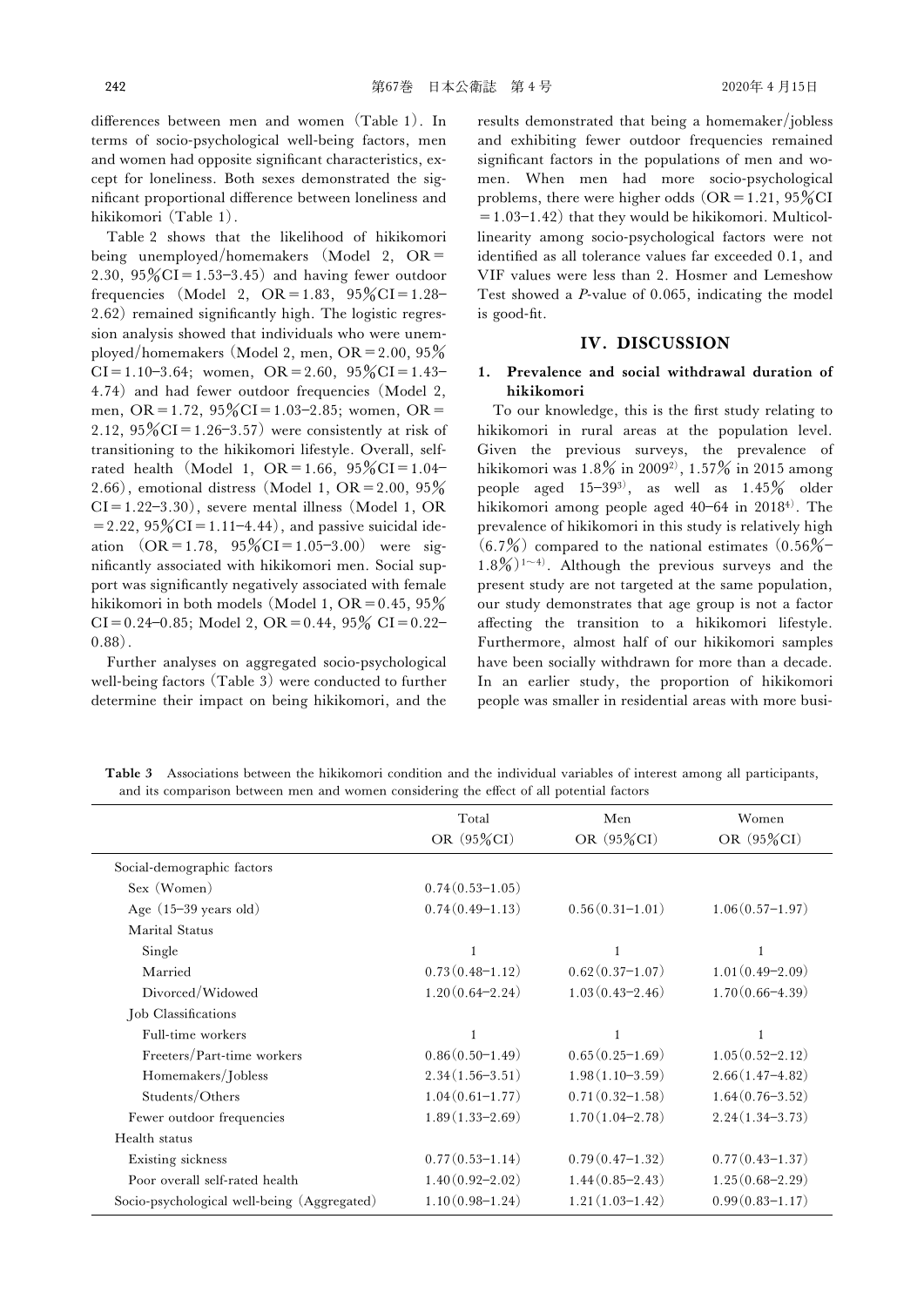ness opportunities compared to other residential characteristics<sup>10)</sup>, indicating that socio-economic characteristics may contribute to the high prevalence of hikikomori situations in rural areas. Contextual factors between urban and rural areas should be further investigated to design proper strategies to tackle the hikikomori phenomenon.

2. Characteristics of hikikomori: homemakers, unemployment, and fewer outdoor frequencies

In our study,  $10.4\%$  of the hikikomori samples are homemakers, all of which are women. Interestingly, the prevalence of homemakers found in this study is half of the nation's estimates  $(23.4\%)$ <sup>4)</sup>, suggesting that homemakers living in rural areas are less likely to be hikikomori.

Unemployment and fewer outdoor frequencies appear to be the predominant socio-demographic factors that control all other socio-psychological factors for hikikomori in general, as well as male and female hikikomori. These findings further validate the hikikomori samples found in this study. However, our study also includes a noticeable number of people who classify themselves as having a job. Although almost half of the hikikomori in this study report being fulltime workers, it is unlikely that they would be able to meet the criteria for both these social identities simultaneously. Spring and summer are the busiest seasons in a town that supports a primary sector economy, and it is virtually impossible to retain employment when avoiding job appointments or social events in this period. As such, we believe that the occupational status reported in these instances may represent the participants' preferred social identity moreso than their actual employment status.

## 3. Difference in characteristics between men and women

The impacts of having severe mental illness symptoms, poorer overall self-rated health, emotional distress, and passive suicidal ideation are stronger in hikikomori men than in non-hikikomori men. Since the frequency of the socio-psychological factors are significant, we hypothesize that it might be due to a doseresponse relationship, where men must reach a certain level of poor socio-psychological factors to become hikikomori.

We believe that gender role expectations for men in Japanese society―for example, avoiding any display of their weaknesses in front of others, being the breadwinner in the family, and being out in the field—contribute to worsening mental health situations in hikikomori men. Jones (1998) identified how unemployment affects an individual's social identity, causing the person to feel like a social misfit $30$ ). When a man does not attend work, the reversal in social status can have a negative impact on self-efficacy, thereby creating enormous stress that would significantly impact the mental health of a hikikomori man<sup>16,21,31)</sup>.

In contrast to the men, there is no significant relationship between these variables in hikikomori and non-hikikomori women. We believe that this can be explained using the generalization that women more often report being depressed and having suicidal thoughts regardless of whether they are hikikomori.19,20). Therefore, being a hikikomori may not necessarily make them more mentally vulnerable than non-hikikomori women.

However, hikikomori women can feel lonelier than non-hikikomori women since they may have less social support. Women who do receive social support benefit from the positive impact, which can reduce the risk of being a hikikomori by half. Thus, the availability of social support, in this case, being able to articulate personal problems to others, may be a factor preventing women from being hikikomori. As women often have more social support than  $men^{18}$ , this may also explain why hikikomori tend to be men. We previously reported that conversational power increased when hikikomori people felt secure<sup>32)</sup>; therefore, we suggest that incorporating a secure platform for social interactions into hikikomori intervention may be helpful. Furthermore, as men generally display less help-seeking behavior than women<sup>16,21)</sup>, effective intervention methods for hikikomori men may need to be developed more proactively.

#### 4. Limitations

There are several limitations to this study. First, this was a cross-sectional study, so we were not able to examine the cause-effect relationships between the indicators and the outcome factors. Additionally, sample bias may have occurred as people in more severe hikikomori conditions may have rejected the survey, leading to an underestimation of the prevalence. As there are no formal questionnaires to determine the prevalence of hikikomori, we cannot conclude if the prevalence from this study is comparable to those from other studies. However, a simple yes/no question stating the definition provided by the Ministry of Health, Labour and Welfare was used to gauge the prevalence, in addition to the participants' duration of social withdrawal.

Social desirability bias may also lead respondents to underreport characteristics of hikikomori. Furthermore, details of physical and mental illness among hikikomori have not been assessed. Thus, the classification of hikikomori may include existing psychiatric disorders or physical disabilities. It should also be noted that though there are many types of social support available, opportunities to articulate personal problems is the only factor measured in this study. Also, other crucial socio-economic factors, such as education level and household income, are not available for further analysis. Lastly, there is only one study area selected for this study, and the possibility of generalizability of the results is limited to rural areas.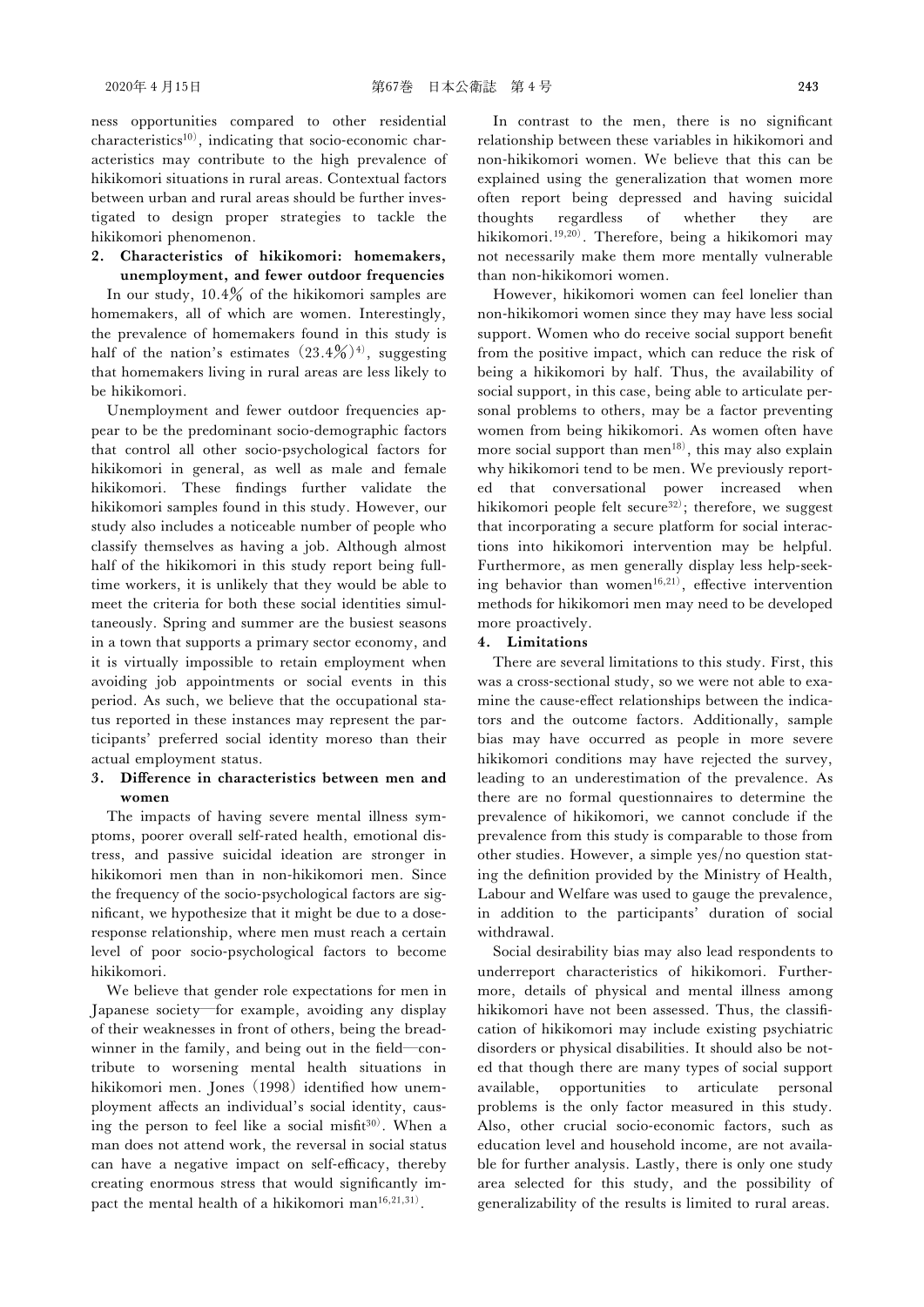#### 5. Strengths and future implications

This study is one of few studies that report hikikomori among a general population inclusive of all working adults. This study is not only one of the very few studies on the association of mental health and hikikomori, but also the first to report these associations separately in men and women. Also, the high response rate encourages the generalizability of the ˆndings. We believe that this study provides insight into hikikomori in highly competitive societies with fewer job opportunities and developed countries that fear rapid aging and the growing number of depopulated areas due to urbanization.

Future studies should consider testing ideas comparing rural and urban areas. Also, qualitative studies should be considered to gain understanding of why and how hikikomori is related to geographic factors, and more quantitative studies are needed to clarify the association between hikikomori and other social determinants including social inequalities such as gender, social support, social values, diversification of activities, lifestyle, infrastructure, and economic activities.

## V. CONCLUSION

In this study, we found that occupational status and outdoor frequencies are important factors in assessing the potential for being hikikomori. It should also be noted that characteristics of hikikomori differ between men and women. Moreover, social support may help women avoid hikikomori, while incorporating emotional and mental health management into the design of intervention programs may help hikikomori men.

RY, KF, and HS contributed to the conception and design of the study. KF organized the database, RY and PC performed the statistical analyses, and RY wrote the first draft of the manuscript; PC and KF edited sections of the manuscript. All authors contributed to the manuscript revision, read, and approved the submitted version.

We would also like to express our heartfelt thanks to Miss Megan Lum, the visiting researcher from the Department of Public Health, Akita University, who helped us proofread the manuscript, tables, and appendix. Finally, we would like to thank Editage [https://www.editage.com/] for editing and reviewing this manuscript for English language.

The authors declare that the research was conducted in the absence of any commercial or financial relationships that could be construed as a potential conflict of interest.

This study is funded by the Japan Society for the Promotion of Science, grant numbers JP23590773, 15K08726, and 17K09191.

#### References

1) Koyama A, Miyake Y, Kawakami N, et al. Lifetime prevalence, psychiatric comorbidity and demographic correlates of "hikikomori" in a community population in Japan. Psychiatry Res 2010; 176: 69-74.

- 2) Director General for Policy on Cohesive Society: National young adults attitude survey (Japanese): Cabinet Office Government of Japan. 2010.
- 3) Director General for Policy on Cohesive Society: National young adults attitude survey (Japanese): Cabinet Office Government of Japan. 2016.
- 4) Director General for Policy on Cohesive Society: Seikatsu jokyou ni kansuru chousa (the attitude survey): Cabinet Office Government of Japan. 2019.
- 5) Saito K. Mental Health Science Research: Hikikomori no hyouka, shien ni kansuru gaidorain (evaluation and support guideline for hikikomori)(Japanese): Japan Ministry of Health, Labour and Welfare. 2010.
- 6) Yong R, Kaneko Y. Hikikomori, a phenomenon of social withdrawal and isolation in young adults marked by an anomic response to coping difficulties: a qualitative study exploring individual experience from first- and second-person perspectives. Open J Prev Med 2016; 6:  $1 - 20.$
- 7) Suwa M, Suzuki K, Hara K, et al. Family features in primary social withdrawal among young adults. Psychiatry Clin Neurosci 2003; 59: 441-452.
- 8) Yong R, Toyoshima M, Fujita K, et al. Association between hikikomori (prolonged social withdrawal and isolation) and lifestyle, psychosocial factors and social capital (Japanese). Akita J Public Health 2018; 14: 22 28.
- 9) Wong PW, Li TM, Chan M, et al. The prevalence and correlates of severe social withdrawal (hikikomori) in Hong Kong: A cross-sectional telephone-based survey study. Int J Soc Psychiatry 2014; 61: 330-342.
- 10) Yong R, Nomura K. Hikikomori is most associated with interpersonal relationships, followed by suicide risks: a secondary analysis of a national cross-sectional study. Front Psychiatry 2019; 10: 1-9.
- 11) Kato TA, Tateno M, Shinfuku N, et al. Does the 'hikikomori' syndrome of social withdrawal exist outside Japan? A preliminary international investigation. Soc Psychiatry Psychiatr Epidemiol 2012; 47: 1061-1075.
- 12) Kondo N, Sakai M, Kuroda Y, et al. General condition of hikikomori (prolonged social withdrawal) in Japan: psychiatric diagnosis and outcome in mental health welfare centers. Int J Soc Psychiatry 2013; 59: 79 86.
- 13) Teo AR, Fetters MD, Stufflebam K, et al. Identification of the hikikomori syndrome of social withdrawal: psychosocial features and treatment preferences in four countries. Int J Soc Psychiatry 2015; 61: 64-72.
- 14) Sakai M, Sakano Y. The encouraging factors of the mental health services utilization of the individuals in the state of "Hikikomori": the individual's problem behaviors and the family's cognitive-behavioral factors. J Psychosom Res 2005: 58: S56-S56.
- 15) Nonaka S, Sakai M. The effect of hikikomori on quality of life (Japanese). Shinrigaku Kenkyu 2014; 85: 313 318.
- 16) Das M, Angeli F, Krumeich AJSM, et al. The gendered experience with respect to health-seeking behavior in an urban slum of Kolkata, India. Int J Equity Health 2018; 17: 24-24.
- 17) Alesina A, Giuliano P, Nunn N. On the origins of gen-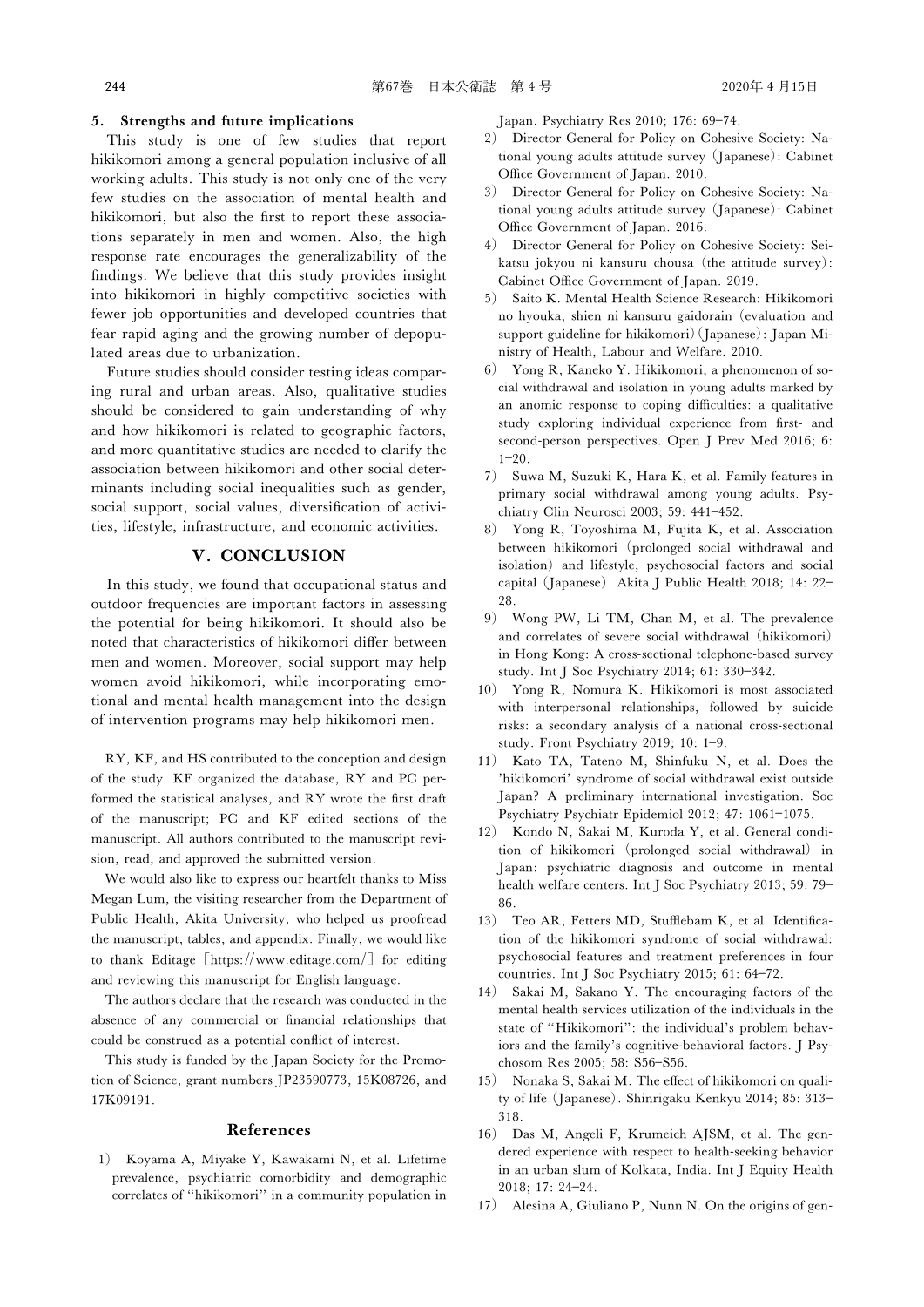der roles: women and the plough. Q J Econ 2013; 128: 469530.

- 18) Klinenberg E. Social Isolation, loneliness, and living alone: identifying the risks for public health. Am J Public Health 2016; 106: 786-787.
- 19) Albert PR. Why is depression more prevalent in women? J Psychiatry Neurosci 2015; 40: 219-221.
- 20) Cacioppo JT, Fowler JH, Christakis NA. Alone in the crowd: the structure and spread of loneliness in a large social network. J Pers Soc Psychol 2009; 97: 977-991.
- 21) Oliver MI, Pearson N, Coe N, et al. Help-seeking behavior in men and women with common mental health problems: cross-sectional study. Br J Psychiatry 2005; 186: 297-301.
- 22) Murao Y. Hikikomoru wakamonotachi [the young social withdrawal] (Japanese). Tokyo: Shibundo. 2005.
- 23) Liu LL, Li TM, Teo AR, et al. Harnessing social media to explore youth social withdrawal in three major cities in China; cross-sectional web survey. JMIR Mental Health 2018; 5: e34.
- 24) Garcia-Campayo J, Alda M, Sobradiel N, et al. A case report of hikikomori in Spain. Med Clin (Barc) (Spain) 2007; 129: 318-319.
- 25) Malagón-Amor Á, Córcoles-Martínez D, Martín-López LM, et al. Hikikomori in Spain: A descriptive study.

Int J Soc Psychiatry 2015; 61: 475-483.

- 26) Ovejero S, Caro-Cañizares I, de León-Martínez V, et al. Prolonged social withdrawal disorder: a hikikomori case in Spain. Int J Soc Psychiatry 2014;  $60:5625-65$ .
- 27) Kikuchi M. Adolescence psychiatry from the eyes of hikikomori: medical unapproachable hikikomori outreach. J CIin Exp Med (Japanese) 2014; 250: 279-282.
- 28) Kessler RC, Barker PR, Colpe LJ, et al. Screening for serious mental illness in the general population Arch Gen Psychiatry 2003 60: 184-189.
- 29) Furukawa TA, Kawakami N, Saitoh M, et al. The performance of the Japanese version of the K6 and K10 in the World Mental Health Survey Japan. Int J Meth Psych Res 2008; 17: 152-158.
- 30) Gallie D, Paugam S. Welfare Regimes and the Experience of Unemployment in Europe. Oxford University Press Inc., New York; 2000.
- 31) Gallie D, Paugam S, Jacobs S. Unemployment, poverty and social isolation: Is there a vicious circle of social exclusion? Europ Soc 2003; 5: 1-32.
- 32) Yong R. The local hikikomori intervention program― the essentials of "ibasho". Stepping out of hikikomorisense of relieve, peers, bonding (Japanese). Akita J Public Health 2017; 13: 14-23.

(Received 2019.5.9; Accepted 2020.1.7)